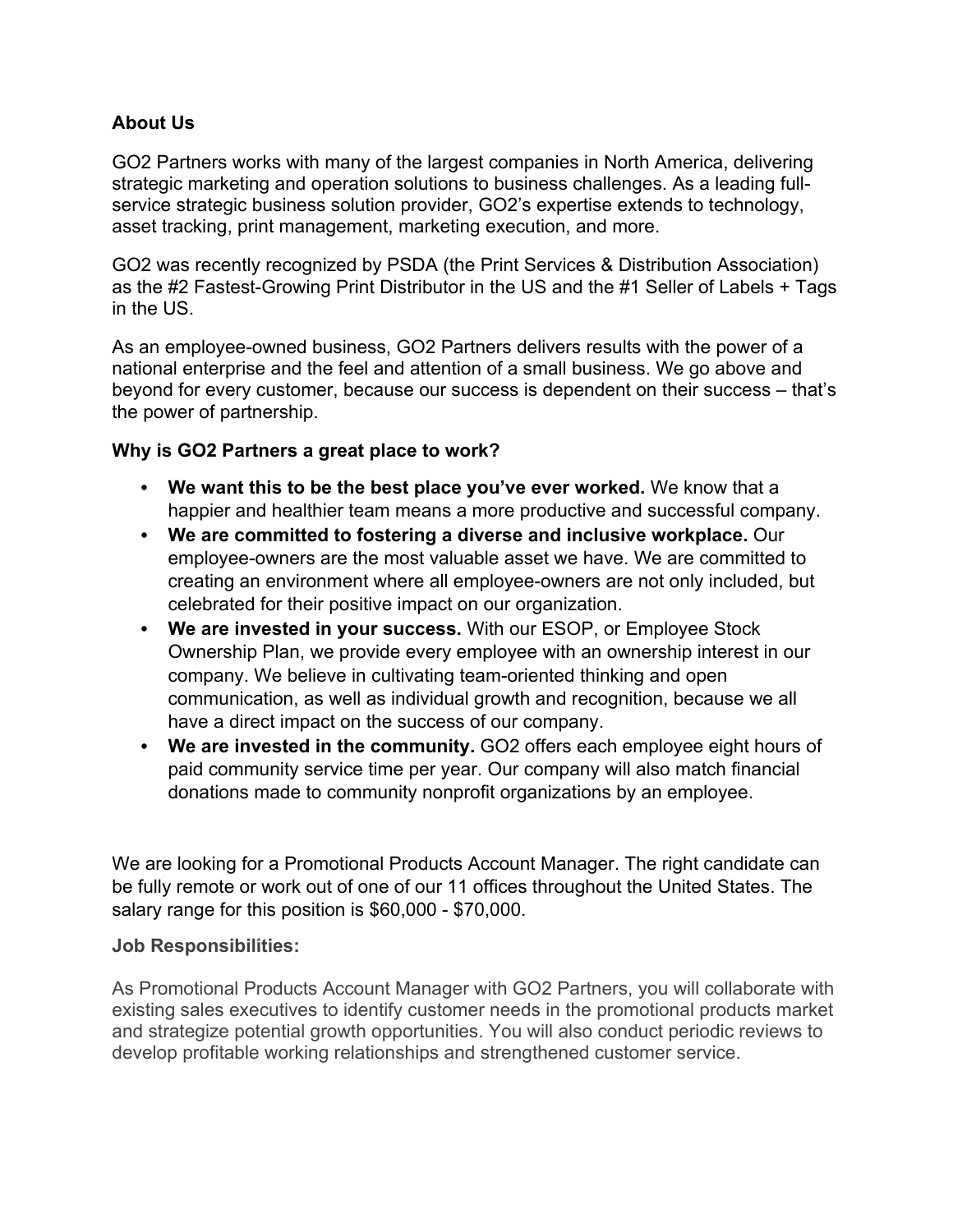- Develop and maintain strong business relationships with all internal Partners, focusing on collaborative approaches to expand and deepen existing relationships while increasing revenue from the promotional products segment.
- Act as the internal SME for all things related to the promotional products industry, including current trends, sales opportunities, and custom product sourcing
- Support internal customer service providers in ideation, customer presentations and Request for Quote responses, while providing a central contact for supplier issues, product questions, and any other needs.
- Implement detailed plan to grow promotional product sales by 50% in the first two years
- Develop and manage customer relations for assigned accounts
- Communicate extensively with clients via phone and email regarding orders & shipping information
- Research product and provide recommendations; provide virtual samples; physical samples.
- Prepare quotes for customer orders
- Receive client's artwork and vet for need for design modifications.
- Enter sales orders via ESP or Navision.
- Coordinate the client's review and approval of proofs
- Coordinate sales order with Account Coordinators
- May participate in presentations, meetings, etc. and attend industry trade shows
- Other selling duties as assigned, based on business requirements.

# **Required Education/Experience:**

- High school diploma or equivalent.
- Six to twelve months promotional product sales experience required.

# **Required Skills:**

- Proficient in the use of Microsoft Software applications such as Outlook, Word, Excel and PowerPoint
- Above-average 10 key and typing skills
- **Effective problem-solving capabilities**
- Ability to communicate clearly and concisely in both oral and written form
- Ability to work well under pressure, on multiple projects and meet deadlines

Excellent benefit package includes health insurance, dental insurance, vision insurance, 401k, profit sharing, life insurance, disability insurance, long term care insurance, flexible spending, health savings account, holiday, vacation and sick time, and employee assistance program.

GO2 Partners is an Equal Employment Opportunity Employer. All qualified applicants will receive consideration for employment without regard to race, color, religion, sex, national origin, sexual orientation, gender identity and expression, disability and protected veteran status, age, or any other characteristic protected by law.